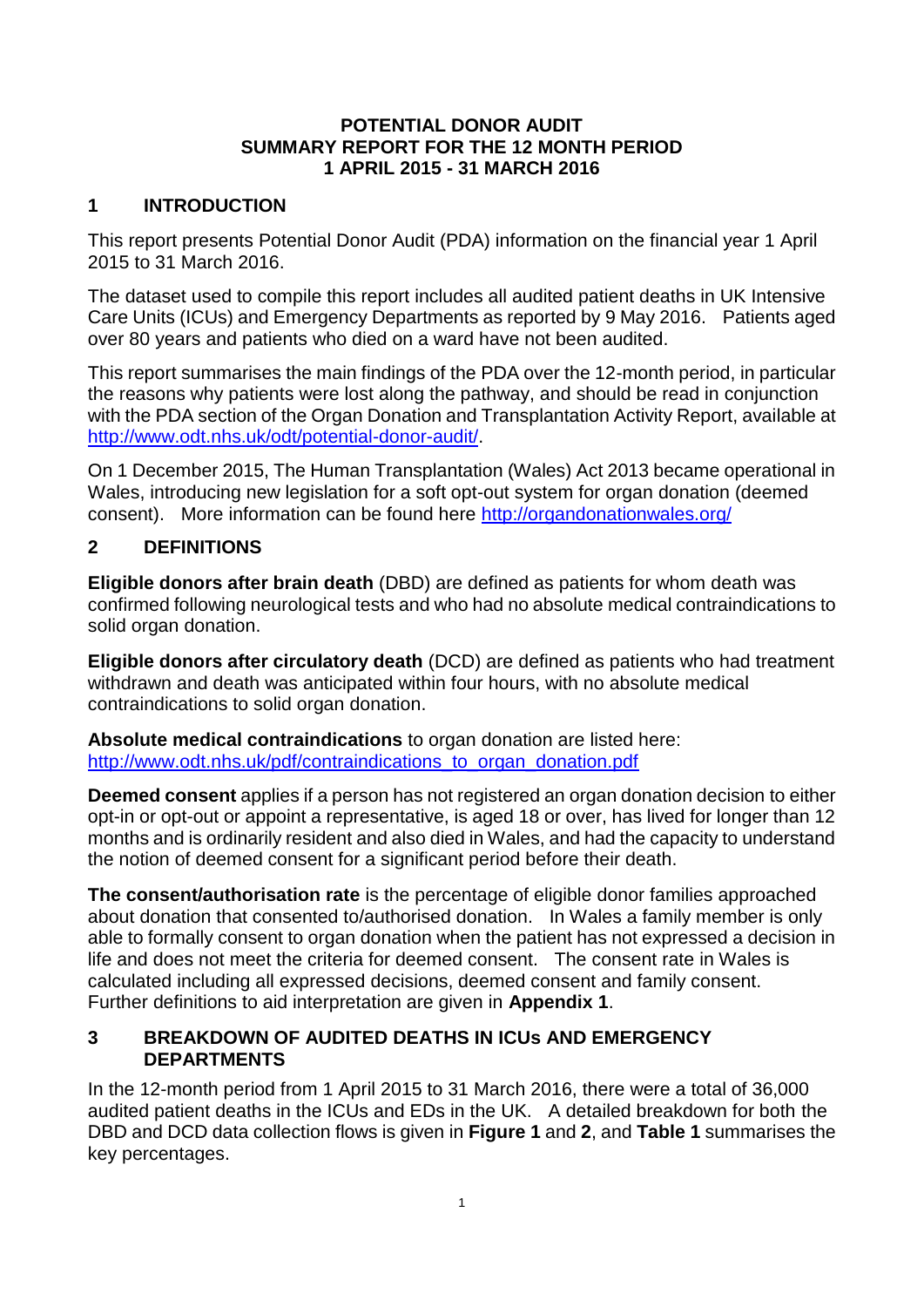#### **Figure 1 Donation after brain death**



#### **Figure 2 Donation after circulatory death**



<sup>1</sup> Patients for whom tests were not performed due to: Cardiac arrest despite resuscitation occurred, brainstem reflexes returned, or neonates - less than 2 months post term are excluded from the calculation of the neurological death testing rate berstegiezh zezh) returned, or neonates - les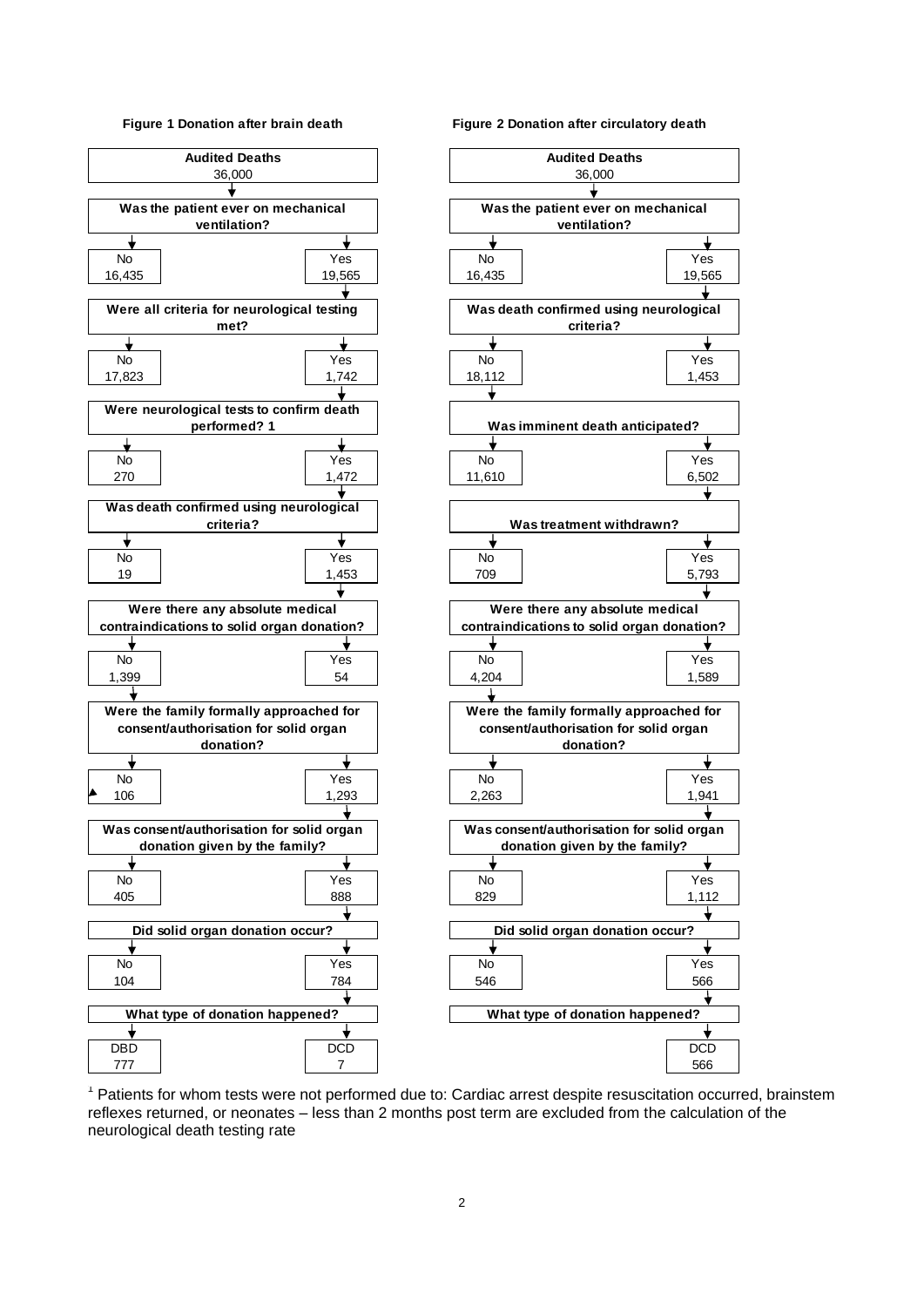| Table 1<br>Key numbers and rates                               |            |            |
|----------------------------------------------------------------|------------|------------|
|                                                                | <b>DBD</b> | <b>DCD</b> |
| Patients meeting organ donation referral criteria <sup>1</sup> | 1742       | 6502       |
| Referred to SN-OD                                              | 1679       | 5399       |
| Referral rate %                                                | 96.4%      | 83.0%      |
| Neurological death tested                                      | 1472       |            |
| Testing rate %                                                 | 84.5%      |            |
| Eligible donors <sup>2</sup>                                   | 1399       | 4204       |
| Family approached                                              | 1293       | 1941       |
| Approach rate %                                                | 92.4%      | 46.2%      |
| Family approached and SN-OD involved                           | 1177       | 1511       |
| % of approaches where SN-OD involved                           | 91.0%      | 77.8%      |
| Consent/authorisation given                                    | 888        | 1112       |
| Consent/authorisation rate %                                   | 68.7%      | 57.3%      |
| Actual donors from each pathway                                | 784        | 566        |
| % of consented/authorised donors that became actual donors     | 88.3%      | 50.9%      |

<sup>1</sup> DBD - A patient with suspected neurological death excluding those that were not tested due to reasons: cardiac arrest occurred despite resuscitation, brainstem reflexes returned, neonates - less than 2 months post term <sup>1</sup> DCD - A patient in whom imminent death is anticipated, ie a patient receiving assisted ventilation,

a clinical decision to withdraw treatment has been made and death is anticipated within 4 hours

<sup>2</sup> DBD - Death confirmed by neurological tests and no absolute contraindications to solid organ donation

<sup>2</sup> DCD - Imminent death anticipated and treatment withdrawn with no absolute contraindications to solid organ donation

#### **4 NEUROLOGICAL DEATH TESTING RATE**

| Table 2<br>Reasons given for neurological death tests not being performed |     |       |
|---------------------------------------------------------------------------|-----|-------|
|                                                                           | N   | %     |
| Patient haemodynamically unstable                                         | 85  | 31.5  |
| Clinical reason/Clinicians decision                                       | 36  | 13.3  |
| Family declined donation                                                  | 32  | 11.9  |
| Biochemical/endocrine abnormality                                         | 25  | 9.3   |
| Continuing effects of sedatives                                           | 20  | 7.4   |
| Treatment withdrawn                                                       | 16  | 5.9   |
| Other                                                                     | 11  | 4.1   |
| Family pressure not to test                                               | 10  | 3.7   |
| Medical contraindication to donation                                      | 9   | 3.3   |
| Unknown                                                                   | 9   | 3.3   |
| Inability to test all reflexes                                            |     | 2.6   |
| SN-OD advised that donor not suitable                                     | 6   | 2.2   |
| Patient had previously expressed a wish not to                            | 3   | 1.1   |
| donate                                                                    |     |       |
| Pressure on ICU beds                                                      | 1   | 0.4   |
| Total                                                                     | 270 | 100.0 |

The neurological death testing rate was 85% and is the percentage of patients for whom neurological death was suspected that were tested. To be defined as neurological death suspected, the patients were indicated to have met the following four criteria - apnoea, coma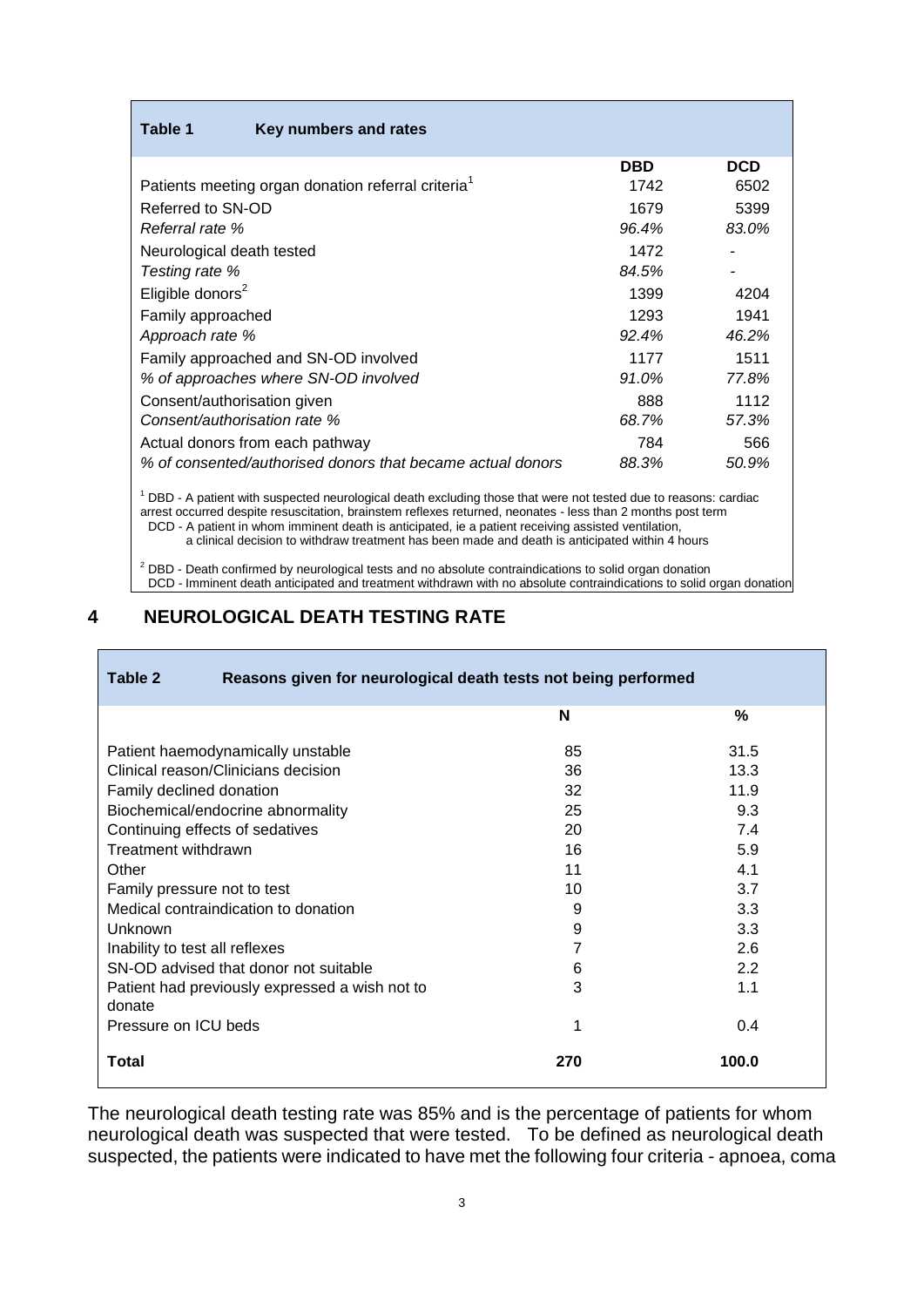from known aetiology and unresponsive, ventilated and fixed pupils. Patients whom tests were not performed due to; cardiac arrest occurred despite resuscitation, brainstem reflexes returned, neonates - less than 2 months post term were not possible to test meaning these reasons were excluded. Neurological death tests were not performed in 270 patients (15%) for whom neurological death was suspected. The primary reason given for not testing is shown in **Table 2**.

85 (32%) patients were haemodynamically unstable and were therefore not tested. Other reasons given for not performing neurological death tests were: 36 (13%) patients was a clinical reason or it was the clinician's decision, and for 32 (12%) families declined donation.

## **5 REFERRAL RATE**

A patient for whom neurological death is suspected or for whom imminent death is anticipated, i.e. receiving assisted ventilation, a clinical decision to withdraw treatment has been made and death is anticipated within four hours, should be referred to a Specialist Nurse - Organ Donation (SN-OD). The DBD referral rate was 96% and the DCD referral rate was 83%. **Table 3** shows the reasons given why such patients were not referred. One patient can meet the referral criteria for both DBD and DCD and therefore some patients may be counted in both columns. Referral criteria are defined in **Appendix I**.

| Table 3<br>Reasons given why patient not referred                                  |            |       |               |       |
|------------------------------------------------------------------------------------|------------|-------|---------------|-------|
|                                                                                    | <b>DBD</b> |       | <b>DCD</b>    |       |
|                                                                                    | N          | %     | N             | %     |
| Not identified as a potential donor/organ donation not<br>considered               | 17         | 27.0  | 386           | 35.0  |
| Medical contraindications                                                          | 8          | 12.7  | 282           | 25.6  |
| Thought to be medically unsuitable                                                 | 3          | 4.8   | 255           | 23.1  |
| Family declined donation after neurological testing                                | 5          | 7.9   |               |       |
| Family declined donation prior to neurological testing                             | 4          | 6.3   | 3             | 0.3   |
| Coroner/Procurator Fiscal Reason                                                   |            | 4.8   | 3             | 0.3   |
| Family declined donation following decision to withdraw<br>treatment               |            | 4.8   | 48            | 4.4   |
| Neurological death not confirmed                                                   | 2          | 3.2   | 1             | 0.1   |
| Pressure on ICU beds                                                               | 1          | 1.6   | 5             | 0.5   |
| Reluctance to approach family                                                      | 0          | 0.0   | 5             | 0.5   |
| Thought to be outside age criteria                                                 | $\Omega$   | 0.0   | 8             | 0.7   |
| Clinician assessed that patient was unlikely to become<br>asystolic within 4 hours | $\Omega$   | 0.0   | 4             | 0.4   |
| Patient had previously expressed a wish not to donate                              | 0          | 0.0   | $\mathcal{P}$ | 0.2   |
| Other                                                                              | 17         | 27.0  | 101           | 9.2   |
| Total                                                                              | 63         | 100.0 | 1,103         | 100.0 |

Of the patients who met the referral criteria and were not referred, the reason given for 27% of DBD and 35% of DCD was that the patients were not identified as potential donors and so organ donation was not considered. The reason given for 13% of DBD and 26% of DCD was medical contraindications.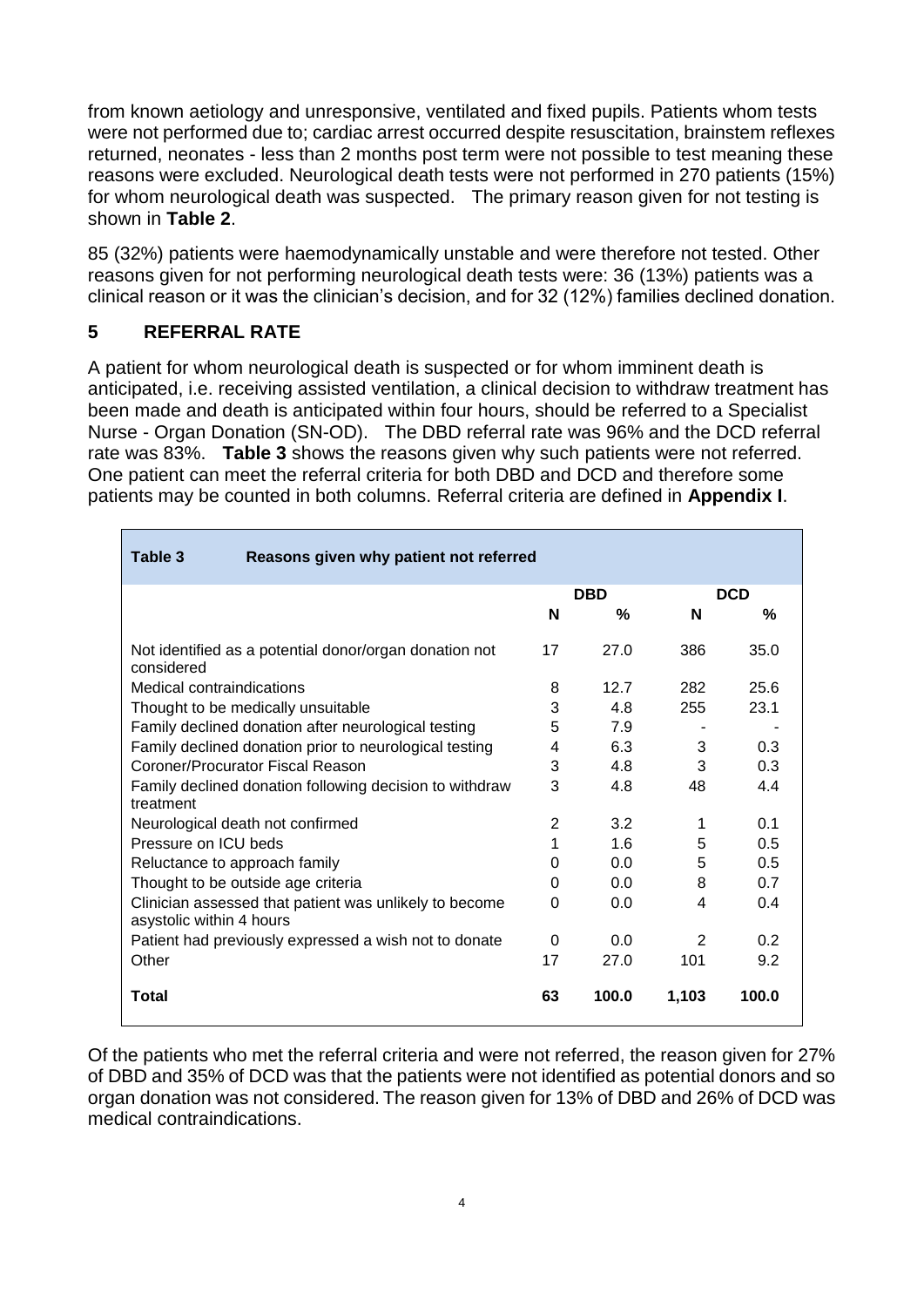# **6 APPROACH RATE**

Families of eligible donors were approached in 92% and 46% of DBD and DCD cases, respectively. The information in **Table 4** shows the reasons given why the families were not approached.

For eligible DBD, in 26% of cases the reason stated was that the Coroner/Procurator Fiscal refused permission whereas this only accounted for 2% of DCD cases. In a further 26% of DBD cases, the reason stated was the patient's general medical condition.

For eligible DCD, in 45% of cases the reason stated was the patient's general medical condition and in 18% of cases, the patient was not identified as a potential donor.

| Table 4<br>Reasons given why family not formally approached                                 |          |            |       |            |
|---------------------------------------------------------------------------------------------|----------|------------|-------|------------|
|                                                                                             |          | <b>DBD</b> |       | <b>DCD</b> |
|                                                                                             | N        | $\%$       | N     | %          |
| Coroner/Procurator Fiscal refused permission                                                | 27       | 25.5       | 35    | 1.5        |
| Patient's general medical condition                                                         | 27       | 25.5       | 1,021 | 45.1       |
| Not identified as a potential donor / organ donation not<br>considered                      |          | 0.9        | 397   | 17.5       |
| Family stated that they would not consent/authorise<br>before they were formally approached |          | 13.2       | 45    | 2.0        |
| Other medical reason                                                                        | 10       | 9.4        | 268   | 11.8       |
| Family untraceable                                                                          | 7        | 6.6        | 33    | 1.5        |
| Family considered too upset to approach                                                     |          | 1.9        | 22    | 1.0        |
| Patient had previously expressed a wish not to donate                                       | 2        | 1.9        | 10    | 0.4        |
| Resource failure                                                                            | $\Omega$ | 0.0        | 4     | 0.2        |
| Pressure on ICU beds                                                                        | 0        | 0.0        | 13    | 0.6        |
| Patient outside age criteria                                                                | 0        | 0.0        |       | 0.0        |
| Other                                                                                       | 16       | 15.1       | 414   | 18.3       |
| Total                                                                                       | 106      | 100.0      | 2,263 | 100.0      |

# **7 OVERALL CONSENT/AUTHORISATION RATE**

The consent/authorisation rate is based on eligible donors whose family was formally approached for consent to/authorisation for donation. The consent/authorisation rate is the proportion of these families who consented to/authorised solid organ donation.

During the financial year, the DBD consent/authorisation rate was 69% and the 95% confidence limits for this percentage are 66% - 71%. The DCD consent/authorisation rate was 57% and the 95% confidence limits for this percentage are 55% - 59%. The overall consent/authorisation rate was 62% and the 95% confidence limits for this percentage are 60% - 64%.

When a patient was known to be registered on the Organ Donor Register (ODR) at the time of approach for consent to organ donation the DBD consent/authorisation rate was 92% compared to 58% when a patient's ODR status was not known at the time of approach. For DCD, the rates were 85% compared with 46%. Overall, these rates were 88% compared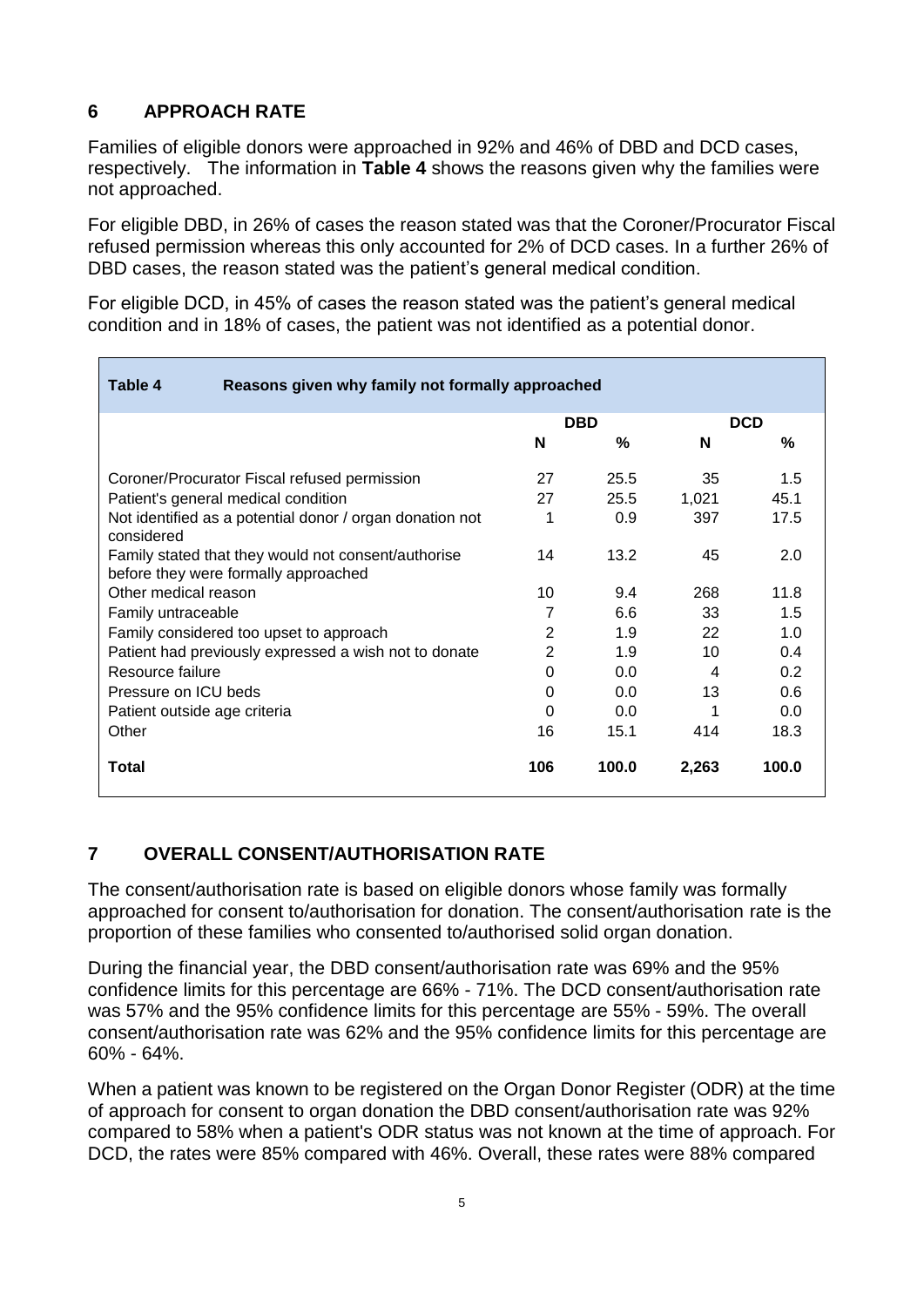with 51%. In total during the financial year, 120 families overruled their loved one's known wish to be an organ donor.

When a SN-OD was involved in the approach to the family, the DBD consent/authorisation rate was 70% compared with 51% when the SN-OD was not involved. Similarly, for DCD the rate was 67% compared with 24% when the SN-OD was not involved. The overall rate was 68% compared with 30%.

| Table 5<br>Reasons given why family did not give consent                                      |     |            |          |            |
|-----------------------------------------------------------------------------------------------|-----|------------|----------|------------|
|                                                                                               |     | <b>DBD</b> |          | <b>DCD</b> |
|                                                                                               | N   | $\%$       | N        | $\%$       |
| Patient previously expressed a wish not to donate                                             | 96  | 23.7       | 160      | 19.3       |
| Family were not sure whether the patient would have<br>agreed to donation                     | 47  | 11.6       | 135      | 16.3       |
| Family felt the length of time for donation process was<br>too long                           | 17  | 4.2        | 124      | 15.0       |
| Family did not want surgery to the body                                                       | 36  | 8.9        | 58       | 7.0        |
| Family felt the patient had suffered enough                                                   | 23  | 5.7        | 68       | 8.2        |
| Family felt the body needs to be buried whole (unrelated<br>to religious or cultural reasons) | 33  | 8.1        | 35       | 4.2        |
| Family felt it was against their religious/cultural beliefs                                   |     | 7.9        | 21       | 2.5        |
| Strong refusal - probing not appropriate                                                      | 29  | 7.2        | 48       | 5.8        |
| Family did not believe in donation                                                            | 20  | 4.9        | 32       | 3.9        |
| Family were divided over the decision                                                         |     | 4.4        | 34       | 4.1        |
| Family concerned that organs may not be transplanted                                          |     | 2.5        | 13       | 1.6        |
| Family wanted to stay with the patient after death                                            | 6   | 1.5        | 16       | 1.9        |
| Family had difficulty understanding/accepting<br>neurological testing                         |     | 1.5        | 3        | 0.4        |
| Family concerned that other people may disapprove/be<br>offended                              | 3   | 0.7        | 6        | 0.7        |
| Patients treatment may be or has been limited to<br>facilitate organ donation                 | 1   | 0.2        | $\Omega$ | 0.0        |
| Family concerned donation may delay the funeral                                               | 1   | 0.2        | 3        | 0.4        |
| Families concerned about organ allocation                                                     |     |            | 1        | 0.1        |
| Other                                                                                         | 27  | 6.7        | 72       | 8.7        |
| <b>Total</b>                                                                                  | 405 | 100.0      | 829      | 100.0      |

The reasons why the family did not give consent/authorisation are shown in **Table 5**. The main reason that families of eligible DBD and DCD patients gave for no

consent/authorisation was patient previously expressed a wish not to donate (24% and 19% respectively). Other common reasons why the family did not consent were that the families were not sure whether the patient would have agreed to organ donation or they didn't want the patient to go through surgery to the body. Amongst DCD patients, families felt that the length of time for donation was too long. Often the family felt that patient had suffered enough.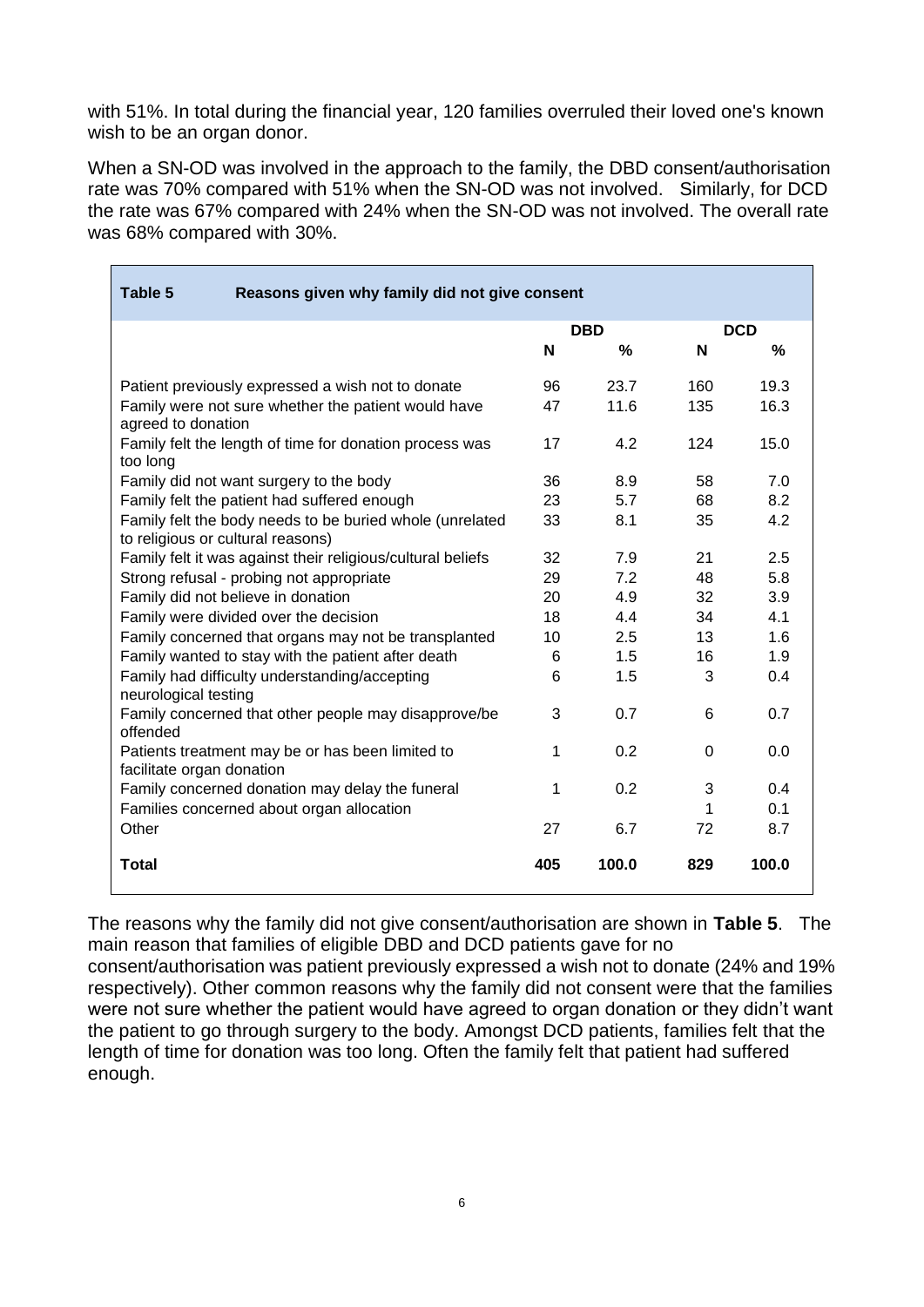#### **8 MONTHLY VARIATION IN THE CONSENT/AUTHORISATION RATE**

Monthly consent/authorisation rates are shown in **Figure 3**. From this figure it is apparent that over the financial year there is no clear monthly pattern. The DBD consent/authorisation rate was highest in May 2015 (72%) and lowest in April 2015 (64%), whereas the DCD consent/authorisation rate was highest in February 2016 (66%) and lowest in April 2015 (51%). The differences in the monthly consent/authorisation rates from 1 April 2015 to 31 March 2016 are not statistically significant for either DBD or DCD, p=0.97 and p=0.08, respectively.



**Figure 3 Month-to-month variation in consent/authorisation rate**

#### **9 EFFECT OF DEMOGRAPHIC VARIABLES ON THE CONSENT/AUTHORISATION RATE**

The consent/authorisation rate for the 674 male eligible DBD whose families were approached was 68% and the consent/authorisation rate for the 619 female eligible DBD was 69%. The difference is not statistically significant, p=0.73. For the 1189 male eligible DCD the consent/authorisation rate was 58% and for the 752 female eligible DCD was 56%. This difference is not statistically significant, p=0.23.

Age is represented by a categorical variable with intervals 0-17, 18-24, 25-34, 35-49, 50-59 and 60+ years. The consent/authorisation rates for the six age groups (for the 1,293 eligible DBD and 1,941 eligible DCD whose families were approached) are illustrated in **Figure 4**. The highest consent/authorisation rate for eligible DBD occurred in the 18-24 age group (76%) and for eligible DCD in the 18-24 age group (70%). The lowest consent/authorisation rate for eligible DBD was in the 0-17 age group (58%). The lowest consent/authorisation rate for eligible DCD was in the 0-17 age group (32%). The differences in consent/authorisation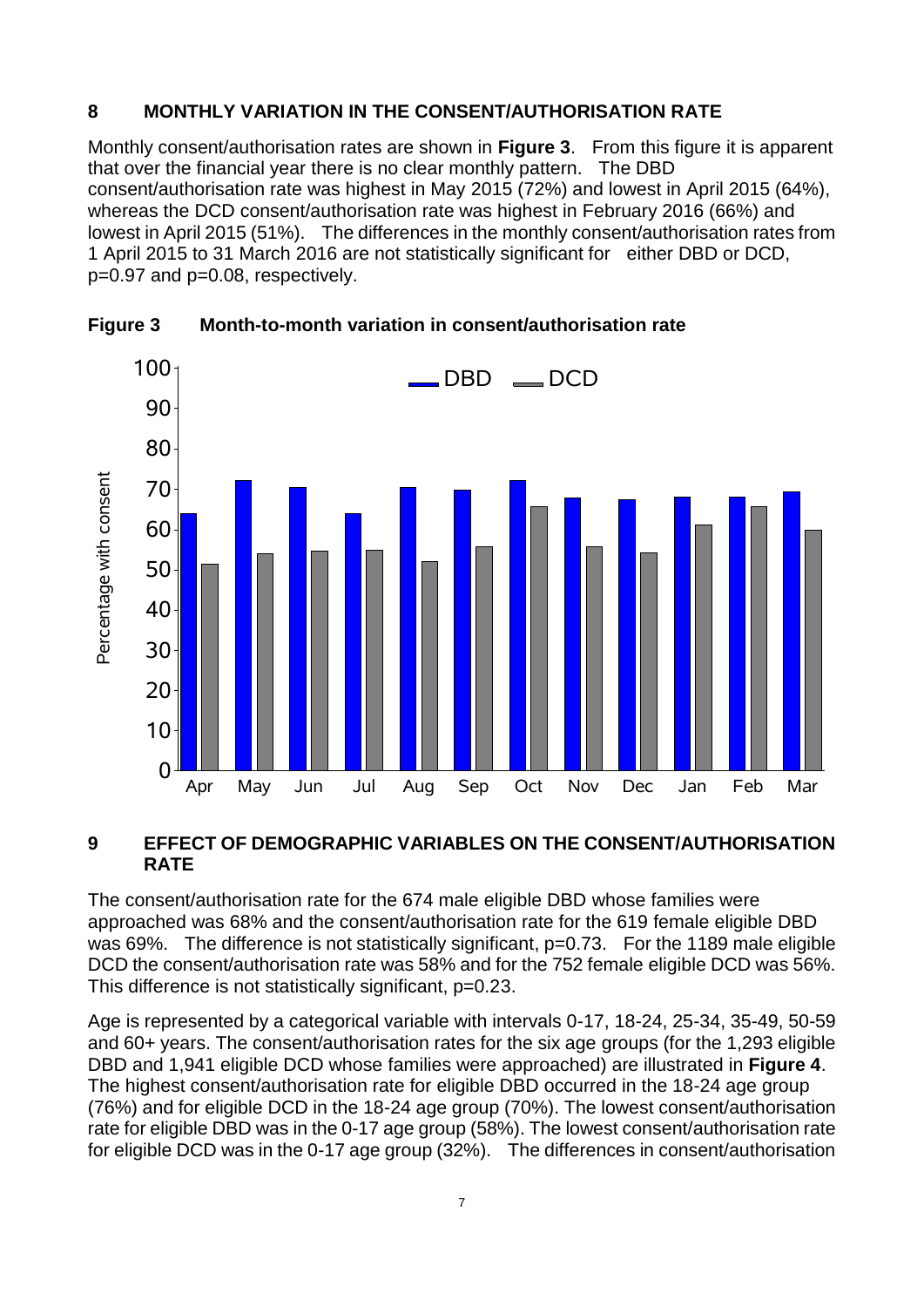rate across the six age groups for DBD are not statistically significant (p=0.07) and for DCD are statistically significant (p=<0.0001).

When comparing only between adult and paediatric (<18 years), the differences in consent/authorisation rate for DBD are statistically significant (p=0.046) and for DCD are statistically significant (p=<0.0001).



## **Figure 4 Age variation in consent/authorisation rate**

To conduct a meaningful analysis on ethnicity, patients have been categorised as white or in an ethnic minority group and the rates are shown in **Figure 5**. Note that there were an additional 24 DBD and 79 DCD families approached where the ethnicity was not known or not reported which have been excluded from the ethnicity figures below.

For eligible DBD, the consent/authorisation rates were 74% for white eligible donors and 35% for eligible donors from an ethnic minority group. The 95% confidence limits for DBD consent/authorisation rates are 72% - 77% for white eligible donors and 28% - 43% for eligible donors from an ethnic minority group.

For eligible DCD, the consent/authorisation rates were 61% for white eligible DCD and 31% for eligible DCD from an ethnic minority group. The 95% confidence limits for DCD consent/authorisation rates are 58% - 63% for white eligible donors and 23% - 39% for eligible donors from an ethnic minority group.

The overall consent/authorisation rates were 66% for white eligible donors and 34% for eligible donors from an ethnic minority group. The 95% confidence limits for overall consent/authorisation rates are 64% - 68% for white eligible donors and 28% - 39% for eligible donors from an ethnic minority group.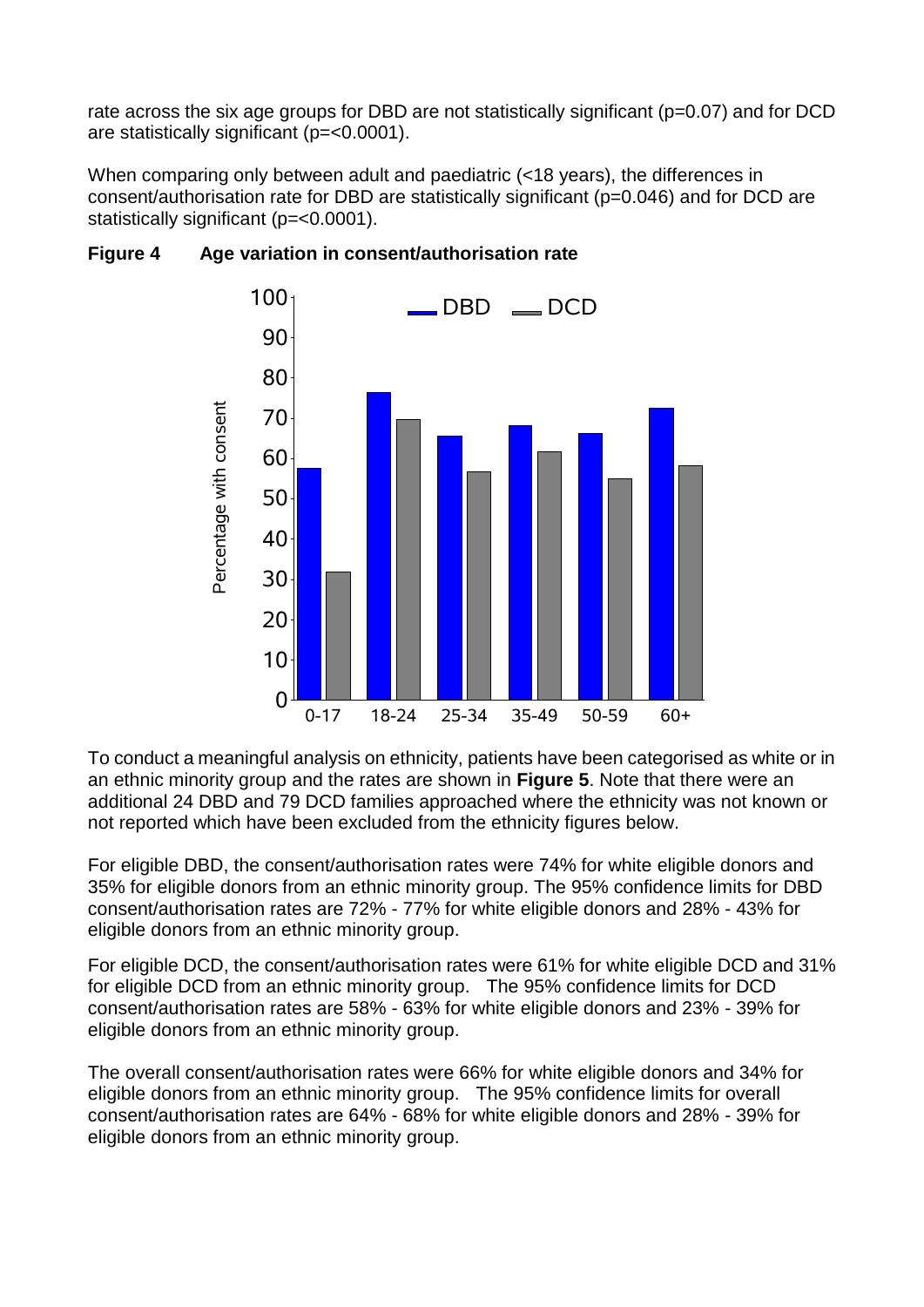The difference between consent/authorisation rates for white DBD eligible donors and DBD eligible donors from an ethnic minority group is statistically significant, p<0.0001. The difference between consent/authorisation rates for white DCD eligible donors and DCD donors from a minority ethnic group is statistically significant, p<0.0001. The ethnicity effect remains highly significant after allowing for age, sex and month of death.



## **Figure 5 Ethnic group variation in consent/authorisation rate**

## **10 SOLID ORGAN DONATION**

Of the eligible donors whose family consented to/authorised donation, 88% of the eligible DBD and 51% of the eligible DCD went on to become actual solid organ donors. **Table 6** shows the reasons why consented/authorised eligible donors did not become actual solid organ donors.

For consented/authorised eligible DBD the main reason given for solid organ donation not proceeding was that the organs were deemed to be medically unsuitable by recipient centres in 39% of cases, and 14% was declined due to coroner/procurator fiscal refusal.

Likewise, 31% of non-proceeding DCD organs were declined by recipient centres as they were deemed to be medically unsuitable. The main reason given for consented/authorised eligible DCD not proceeding to become a solid organ donor was the prolonged time to asystole, with 45% cases.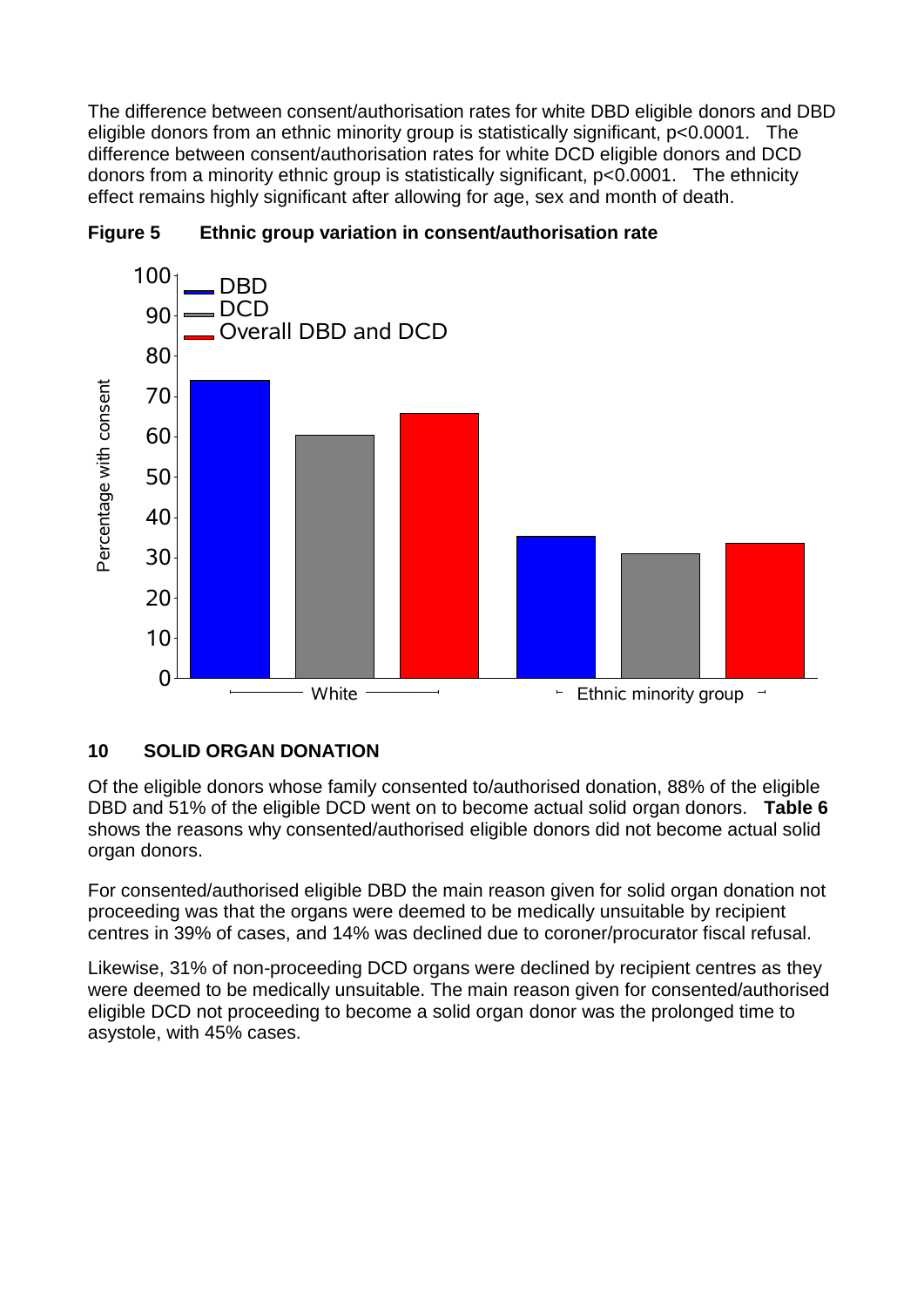#### **Table 6 Reasons why solid organ donation did not happen following consent**

|                                                              | <b>DBD</b> |       | <b>DCD</b> |       |
|--------------------------------------------------------------|------------|-------|------------|-------|
|                                                              | N          | %     | N          | $\%$  |
| Organs deemed medically unsuitable by<br>recipient centres   | 41         | 39.4  | 167        | 30.6  |
| Coroner/ Procurator Fiscal refusal                           | 15         | 14.4  | 20         | 3.7   |
| Other                                                        | 11         | 10.6  | 6          | 1.1   |
| Organs deemed medically unsuitable on<br>surgical inspection | 11         | 10.6  | 27         | 4.9   |
| Positive virology                                            | 10         | 9.6   | 5          | 0.9   |
| General instability                                          | 7          | 6.7   | 34         | 6.2   |
| Family changed mind                                          | 5          | 4.8   | 33         | 6.0   |
| Cardiac arrest                                               | 4          | 3.8   | 8          | 1.5   |
| Prolonged time to asystole                                   |            |       | 243        | 44.5  |
| Logistic reasons                                             | 0          | 0.0   | 2          | 0.4   |
| Retrieval team not available                                 | 0          | 0.0   | 1          | 0.2   |
| Total                                                        | 104        | 100.0 | 546        | 100.0 |

#### **11 SUMMARY**

In the year 1 April 2015 to 31 March 2016, there were 36,000 deaths audited for the PDA. Of these deaths, 1,742 and 6,502 patients met the referral criteria for DBD and/or DCD, respectively and 96% and 83% were referred to a SN-OD.

Of the 1,742 patients for whom neurological death was suspected, 85% were tested and there were 1,399 and 4,204 eligible DBD and DCD, respectively. Families of these eligible DBD and DCD were approached for consent to/authorisation for donation in 92% and 46% of cases, respectively.

Of the families approached, 69% and 57% consented to/authorised DBD and DCD donation. Of these, 88% and 51%, respectively, became actual solid organ donors. 120 families overruled their loved one's known wish to be an organ donor

There was no statistically significant difference in the consent/authorisation rates form male and female patients for DBD or DCD. The difference in the consent/authorisation rate across the different age groups was statistically significant for DCD, with paediatric patients (0-17 years) having a much lower consent/authorisation rate than the adult age groups. There was no difference in the age groups for DBD.

There was a statistically significant difference in both the DBD and DCD consent/authorisation rate between white patients and patients from an ethnic minority group and this effect remains after adjusting for patient age, sex and month of patient death.

**Esther Wong NHS Blood and Transplant August 2016**